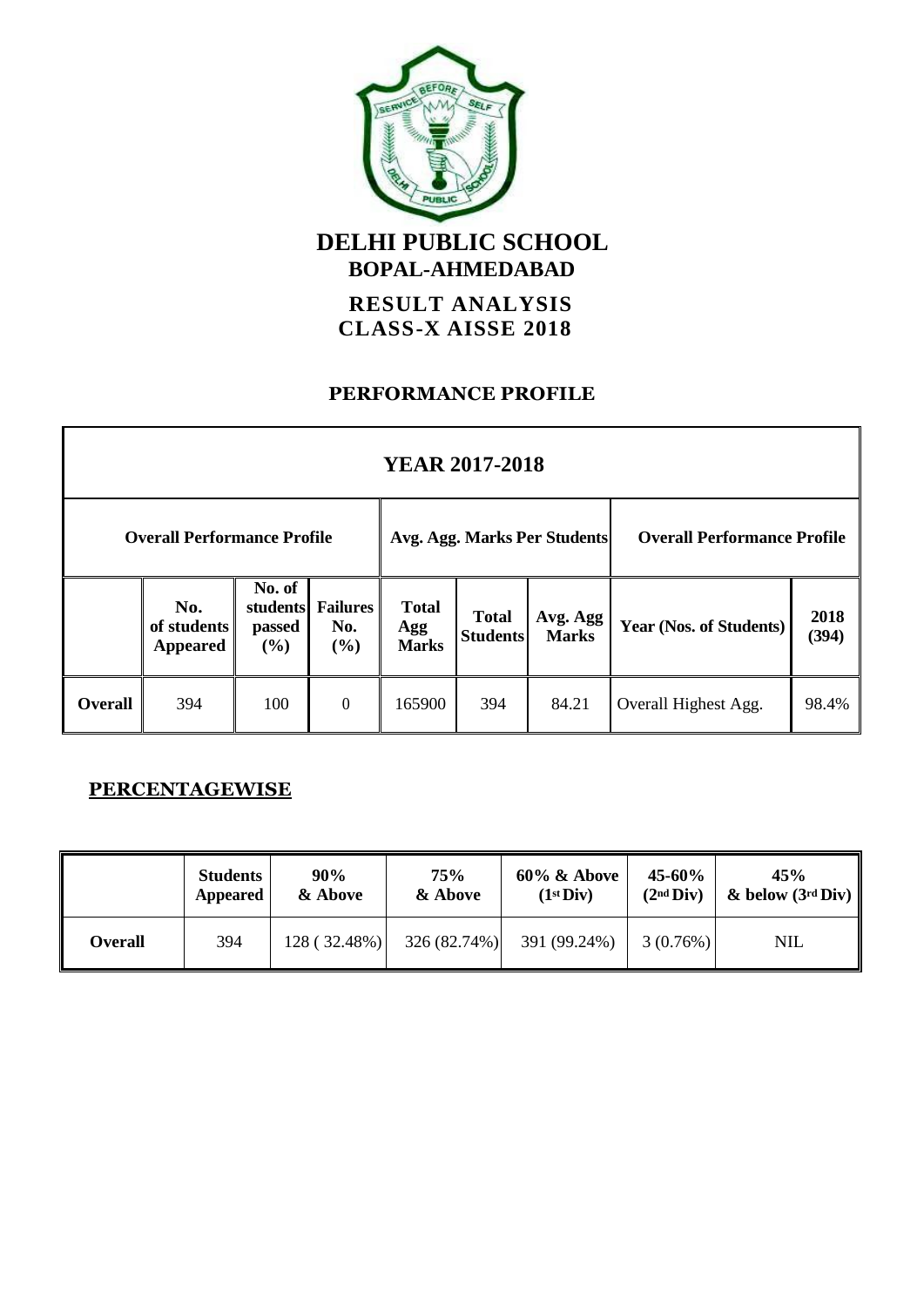| <b>SR. NO.</b>   | <b>NAMES</b>           | <b>MARKS</b> | <b>PERCENTAGE</b> |
|------------------|------------------------|--------------|-------------------|
| 1                | UTKARSH JINDAL         | 492          | 98.40%            |
| $\mathbf{2}$     | SUVARNA SARASWAT       | 490          | 98.00%            |
| 3                | <b>RUSHITA SHAH</b>    | 487          | 97.40%            |
| 4                | <b>JAINIKA BARDIA</b>  | 486          | 97.20%            |
| $\boldsymbol{4}$ | <b>CHIRAG SHRIMALI</b> | 486          | 97.20%            |
| 4                | <b>AAYUSHI MULEY</b>   | 486          | 97.20%            |
| 5                | <b>SHREYAN KUMAR</b>   | 485          | 97.00%            |
| 5                | SIMRAN SADHWANI        | 485          | 97.00%            |
| 5                | ANISHKA SINGH          | 486          | 97.00%            |

## **THE TOP FIVE POSITIONS**

| UTKARSH JINDAL        | SUVARNA SARASWAT       | <b>RUSHITA SHAH</b>  |
|-----------------------|------------------------|----------------------|
| <b>JAINIKA BARDIA</b> | <b>CHIRAG SHRIMALI</b> | <b>AAYUSHI MULEY</b> |
| <b>SHREYAN KUMAR</b>  | <b>SIMRAN SADHWANI</b> | <b>ANISHKA SINGH</b> |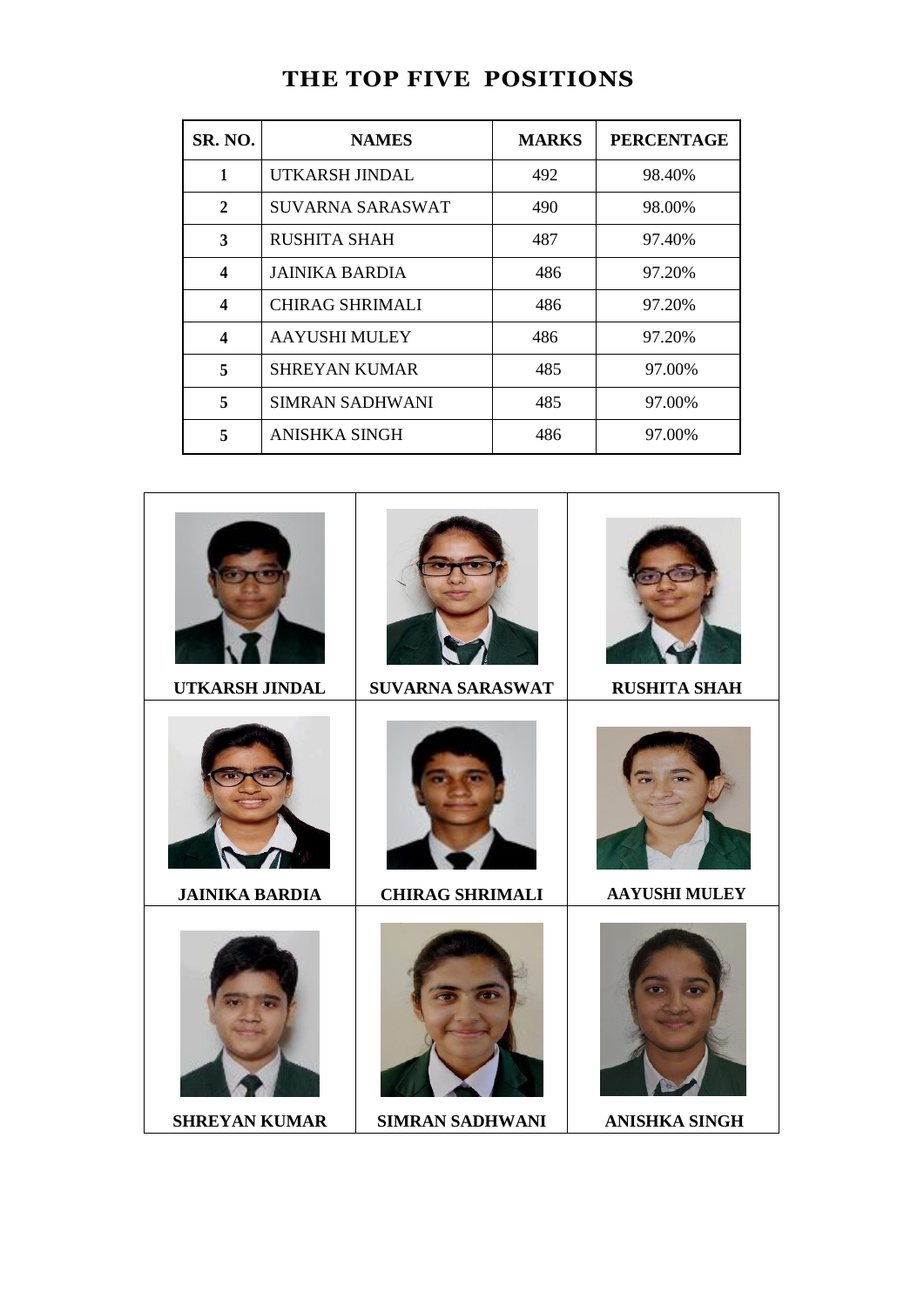# **Perfect 100 Subjectwise**

| <b>SUBJECT</b>        | <b>NOS OF PERFECT</b><br><b>100</b> | <b>NAME OF STUDENTS</b>                                                         |
|-----------------------|-------------------------------------|---------------------------------------------------------------------------------|
| <b>Social Science</b> | 4                                   | 1. Kanishk Banthia<br>2. Shashwat Mittal<br>3. Jainika Bardia<br>4. Aryan Bhatt |
| <b>Maths</b>          | 4                                   | 1. Suvarna Saraswat<br>2. Diya Gupta<br>3. Ayush Mundra<br>4. Aryan Shukla      |
| Science               | 3                                   | 1. Cherly Desai<br>2. Harsh Maniar<br>3. Vidhushi Tiwari                        |
| Painting              |                                     | 1. Suhina Tiwari                                                                |

| <b>KANISHK BANTHIA</b> | <b>SHASHWAT MITTAL</b> | <b>JAINIKA BARDIA</b>  | SUVARNA SARASWAT     |
|------------------------|------------------------|------------------------|----------------------|
| <b>DIYA GUPTA</b>      | <b>AYUSH MUNDRA</b>    | <b>ARYAN SHUKLA</b>    | <b>CHERLY DESAI</b>  |
| <b>HARSH MANIAR</b>    | <b>ARYAN BHATT</b>     | <b>VIDHUSHI TIWARI</b> | <b>SUHINA TIWARI</b> |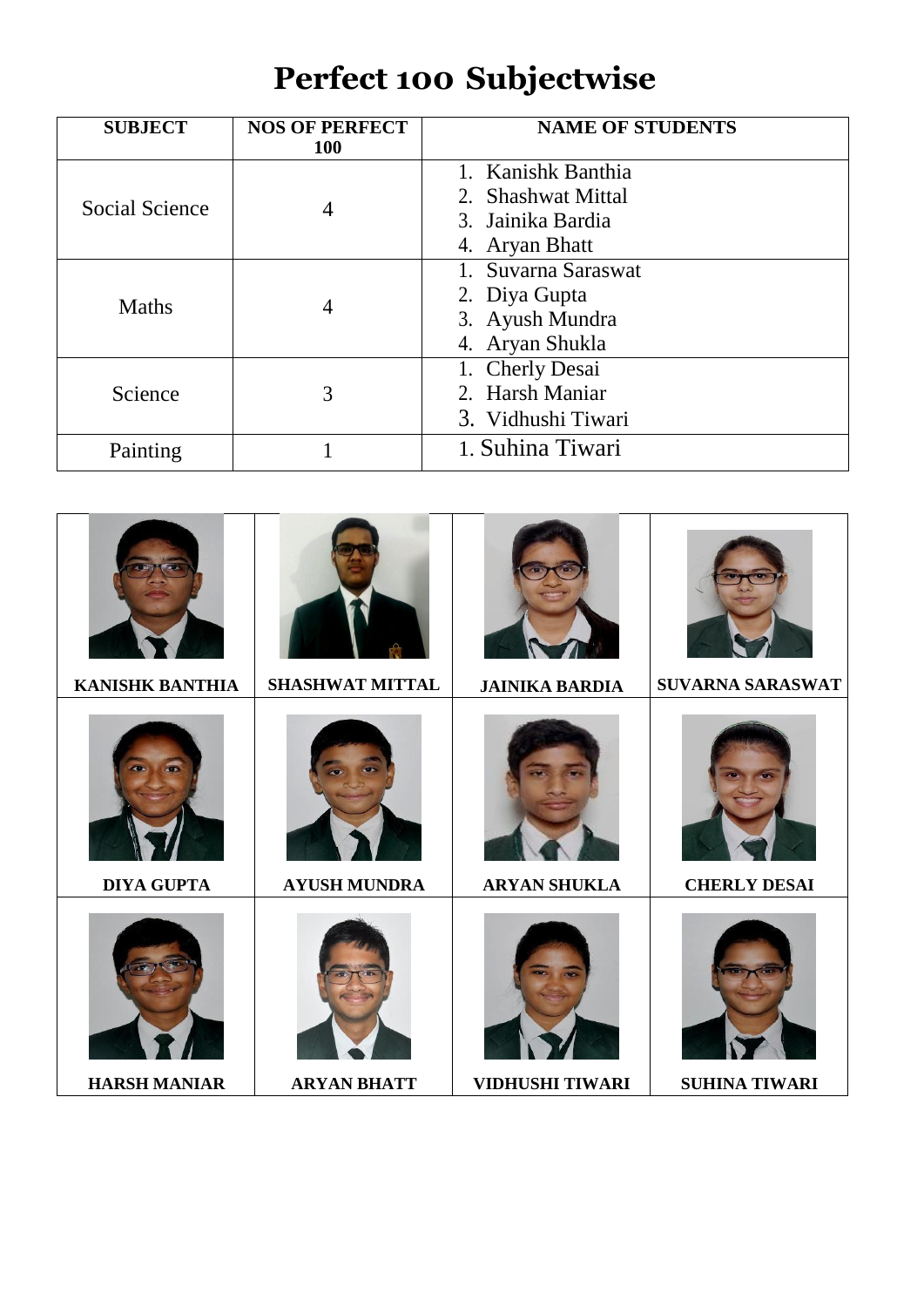## **SUBJECTWISE PERFORMANCE**

|                 | <b>Appeared</b>           |                           |                          | $A1 + A2$    |               |              | <b>Distinctions</b> | Compt                    | <b>Averag</b>             | <b>Average</b>                |
|-----------------|---------------------------|---------------------------|--------------------------|--------------|---------------|--------------|---------------------|--------------------------|---------------------------|-------------------------------|
|                 | No. of<br><b>Students</b> | <b>Highest</b><br>% Marks | Lowest<br><b>Marks</b>   | No.          | $\frac{0}{0}$ | No.          | $\frac{0}{0}$       | No.                      | e<br><b>Marks</b><br>in % | <b>Marks</b><br>Above<br>90 % |
| <b>ENGLISH</b>  | 394                       | 99                        | 63                       | $171 + 107$  | 70.56         | 390          | 98.98               |                          | 89.03<br>$\%$             | 51.78%                        |
| <b>MATHS</b>    | 346                       | 100                       | 33                       | $149 + 86$   | 67.92         | 298          | 86.13               | $\overline{\phantom{0}}$ | 84.74<br>$\%$             | 47.40%                        |
| <b>SCIENCE</b>  | 383                       | 100                       | 33                       | $174 + 98$   | 71.02         | 305          | 79.63               | $\overline{a}$           | 81.73<br>$\%$             | 34.46%                        |
| <b>SST</b>      | 380                       | 100                       | 40                       | $113 + 100$  | 56.05         | 314          | 82.63               |                          | 81.28<br>$\%$             | 25.53%                        |
| <b>SANSKRIT</b> | 44                        | 97                        | 47                       | $24 + 12$    | 81.82         | 39           | 88.64               | $\overline{a}$           | 85.07<br>$\%$             | 36.36%                        |
| <b>HINDI</b>    | 153                       | 98                        | 51                       | $39 + 30$    | 45.10         | 132          | 86.27               | $\overline{\phantom{0}}$ | 83.54<br>$\%$             | 29.41%                        |
| <b>FRENCH</b>   | 93                        | 99                        | 57                       | $10 + 7$     | 18.28         | 87           | 93.55               | $\overline{\phantom{a}}$ | 86.05<br>$\%$             | 38.71%                        |
| <b>GUJARATI</b> | 104                       | 97                        | 44                       | $14 + 17$    | 29.81         | 101          | 97.12               |                          | 85.12<br>$\%$             | 29.81%                        |
| I.T             | 72                        | 92                        | 66                       | $6 + 33$     | 54.17         | 70           | 97.22               | $\overline{a}$           | 81.10<br>$\%$             | 1.39%                         |
| <b>PAINTING</b> | $\mathbf{1}$              | 100                       | $\overline{\phantom{a}}$ | $\mathbf{1}$ | 100           | $\mathbf{1}$ | 100                 | $\overline{a}$           | 100%                      | 100%                          |

### **AVERAGE DISTINCTIONS PER STUDENT**

**Total No. of Distinctions: = 1737** 

**No. ofDistinctionsper student =4.41**